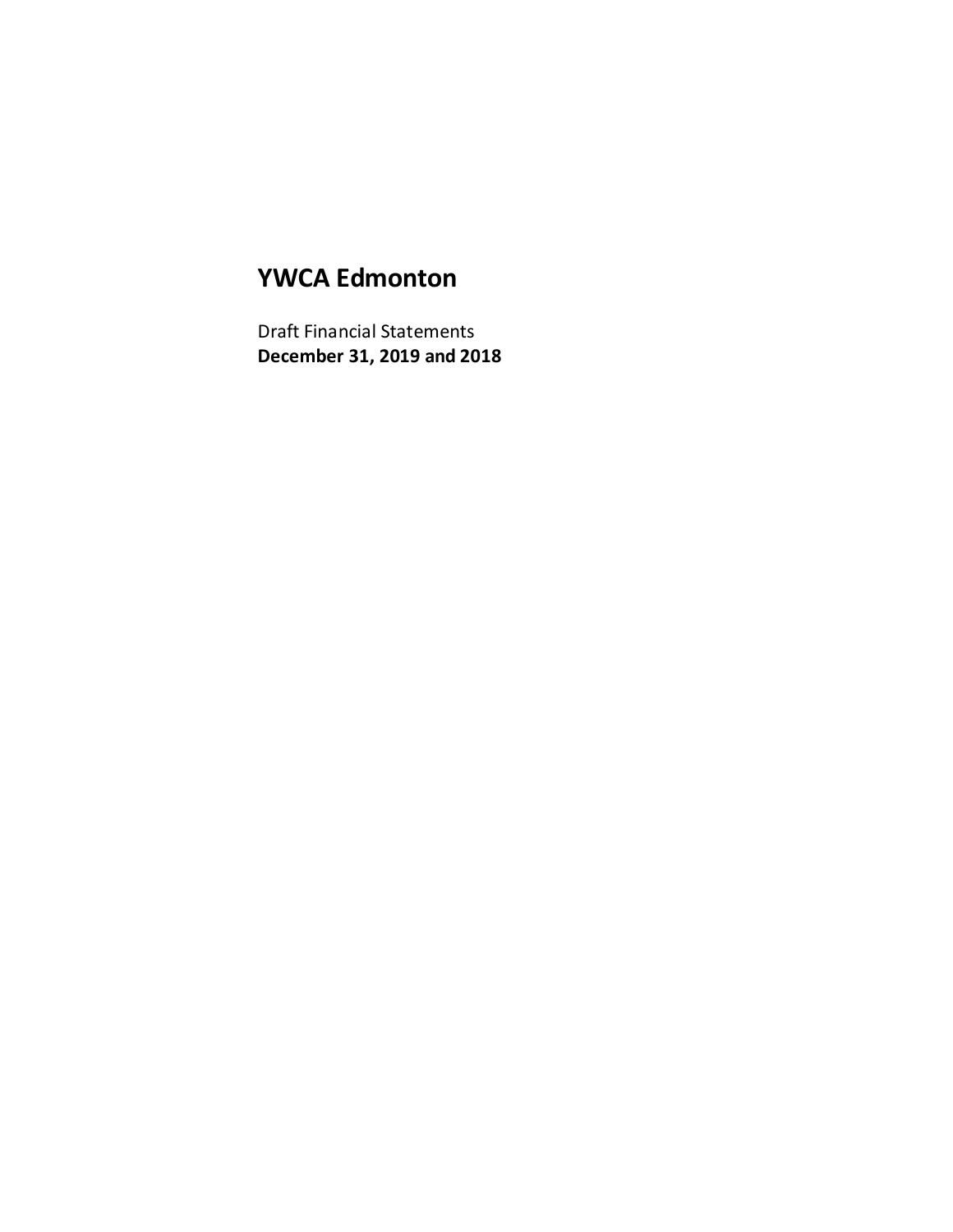#### To the Members of YWCA Edmonton:

#### **Opinion**

We have audited the financial statements of YWCA Edmonton (the "Association"), which comprise the statement of financial position as at December 31, 2019, and the statements of operations, changes in net assets and cash flows for the year then ended, and notes to the financial statements, including a summary of significant accounting policies.

In our opinion, the accompanying financial statements present fairly, in all material respects, the financial position of the Association as at December 31, 2019, and the results of its operations and its cash flows for the year then ended in accordance with Canadian accounting standards for not-for-profit organizations.

#### **Basis for Opinion**

We conducted our audit in accordance with Canadian generally accepted auditing standards. Our responsibilities under those standards are further described in the Auditor's Responsibilities for the Audit of the Financial Statements section of our report. We are independent of the Association in accordance with the ethical requirements that are relevant to our audit of the financial statements in Canada, and we have fulfilled our other ethical responsibilities in accordance with these requirements. We believe that the audit evidence we have obtained is sufficient and appropriate to provide a basis for our opinion.

#### **Responsibilities of Management and Those Charged with Governance for the Financial Statements**

Management is responsible for the preparation and fair presentation of the financial statements in accordance with Canadian accounting standards for not-for-profit organizations, and for such internal control as management determines is necessary to enable the preparation of financial statements that are free from material misstatement, whether due to fraud or error.

In preparing the financial statements, management is responsible for assessing the Association's ability to continue as a going concern, disclosing, as applicable, matters related to going concern and using the going concern basis of accounting unless management either intends to liquidate the Association or to cease operations, or has no realistic alternative but to do so.

Those charged with governance are responsible for overseeing the Association's financial reporting process.

#### **Auditor's Responsibilities for the Audit of the Financial Statements**

Our objectives are to obtain reasonable assurance about whether the financial statements as a whole are free from material misstatement, whether due to fraud or error, and to issue an auditor's report that includes our opinion. Reasonable assurance is a high level of assurance, but is not a guarantee that an audit conducted in accordance with Canadian generally accepted auditing standards will always detect a material misstatement when it exists. Misstatements can arise from fraud or error and are considered material if, individually or in the aggregate, they could reasonably be expected to influence the economic decisions of users taken on the basis of these financial statements.

As part of an audit in accordance with Canadian generally accepted auditing standards, we exercise professional judgment and maintain professional skepticism throughout the audit. We also:

- Identify and assess the risks of material misstatement of the financial statements, whether due to fraud or error, design and perform audit procedures responsive to those risks, and obtain audit evidence that is sufficient and appropriate to provide a basis for our opinion. The risk of not detecting a material misstatement resulting from fraud is higher than for one resulting from error, as fraud may involve collusion, forgery, intentional omissions, misrepresentations, or the override of internal control.
- Obtain an understanding of internal control relevant to the audit in order to design audit procedures that are appropriate in the circumstances, but not for the purpose of expressing an opinion on the effectiveness of the Association's internal control.

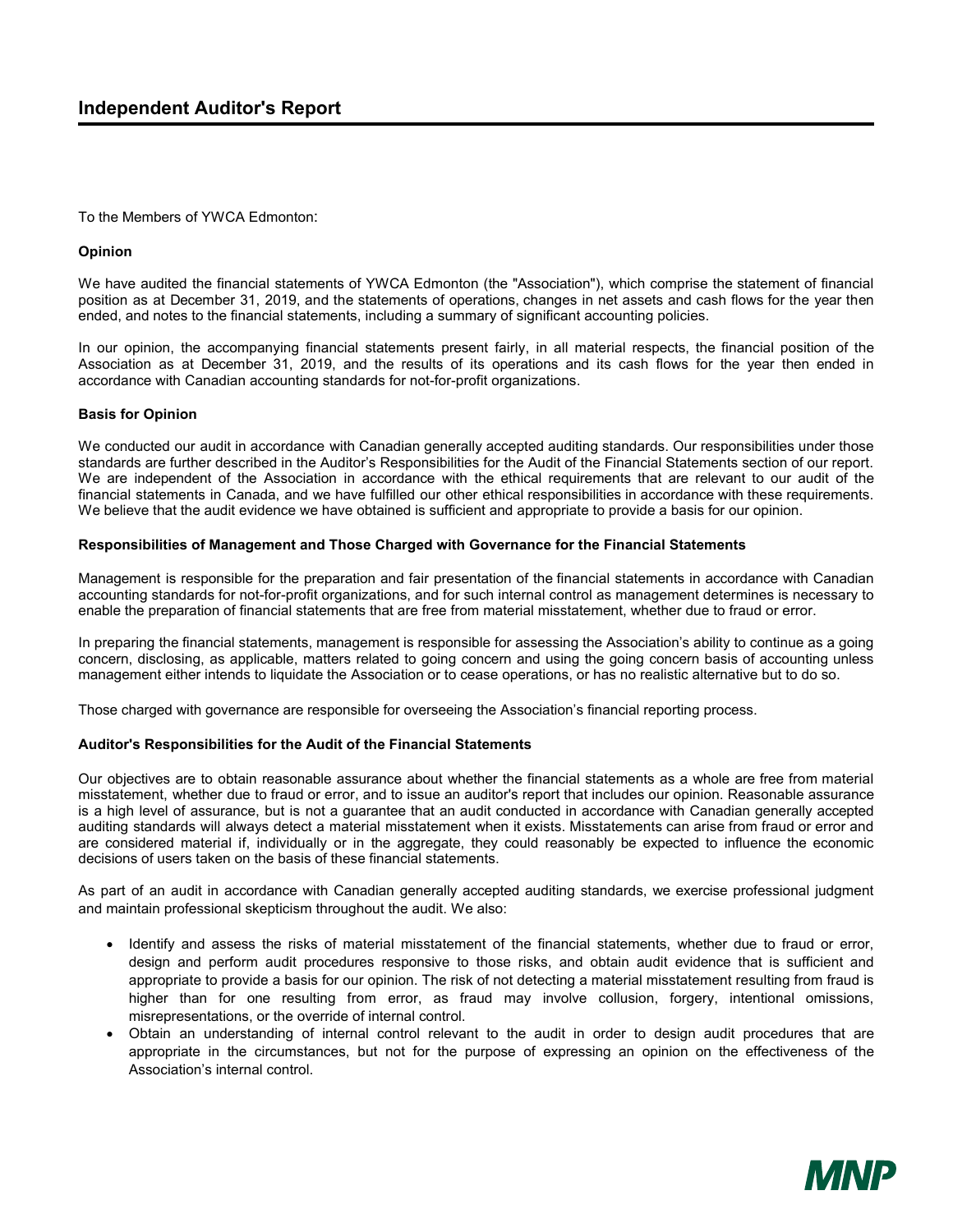- Evaluate the appropriateness of accounting policies used and the reasonableness of accounting estimates and related disclosures made by management.
- Conclude on the appropriateness of management's use of the going concern basis of accounting and, based on the audit evidence obtained, whether a material uncertainty exists related to events or conditions that may cast significant doubt on the Association's ability to continue as a going concern. If we conclude that a material uncertainty exists, we are required to draw attention in our auditor's report to the related disclosures in the financial statements or, if such disclosures are inadequate, to modify our opinion. Our conclusions are based on the audit evidence obtained up to the date of our auditor's report. However, future events or conditions may cause the Association to cease to continue as a going concern.
- Evaluate the overall presentation, structure and content of the financial statements, including the disclosures, and whether the financial statements represent the underlying transactions and events in a manner that achieves fair presentation.

We communicate with those charged with governance regarding, among other matters, the planned scope and timing of the audit and significant audit findings, including any significant deficiencies in internal control that we identify during our audit.

Edmonton, Alberta

 $MNP$ LLP

April 1, 2020 Chartered Professional Accountants

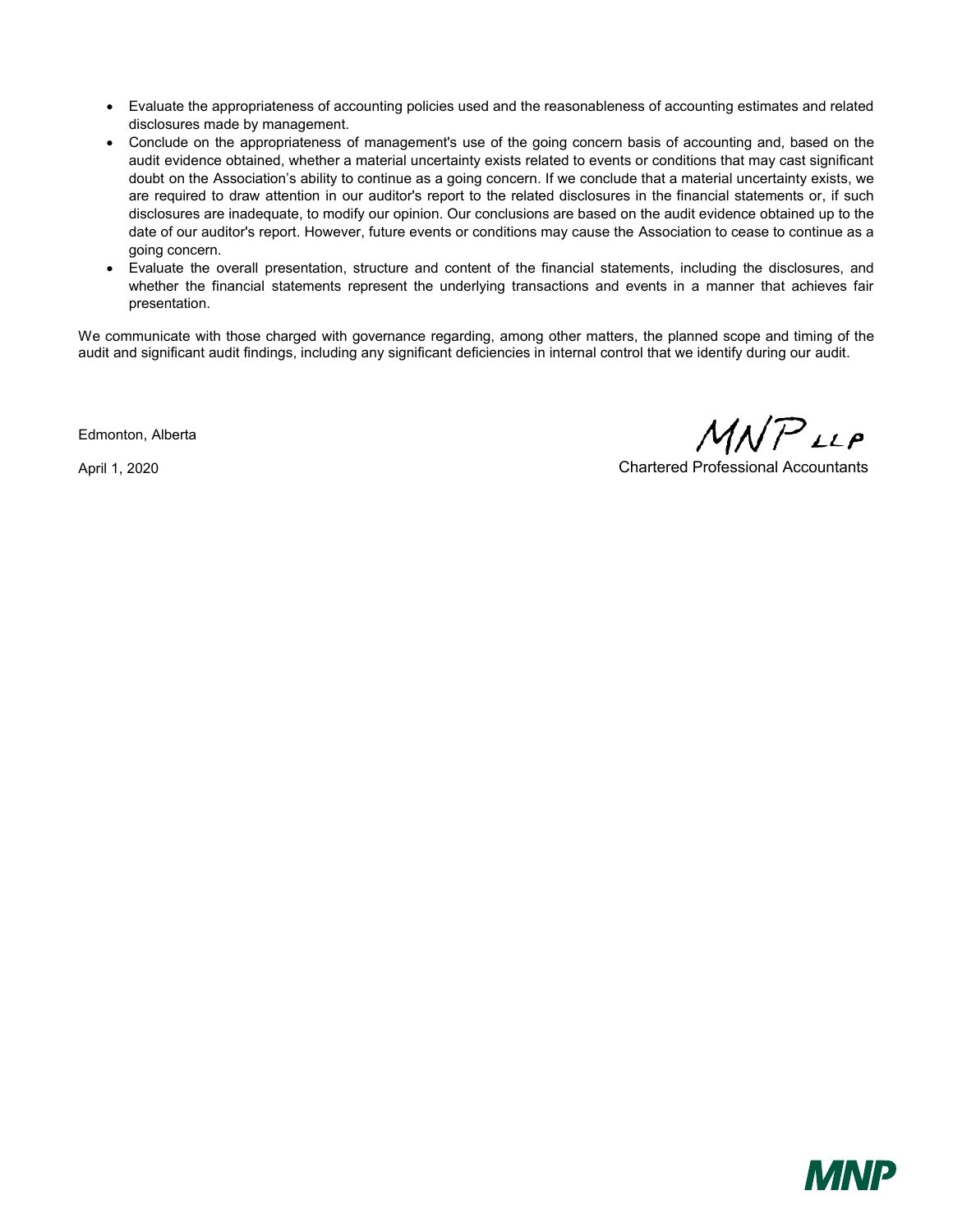|                                                                                                                                                                                                                                | December 31,<br>2019<br>\$                  | December 31,<br>2018<br>\$              |
|--------------------------------------------------------------------------------------------------------------------------------------------------------------------------------------------------------------------------------|---------------------------------------------|-----------------------------------------|
| <b>Assets</b>                                                                                                                                                                                                                  |                                             |                                         |
| <b>Current assets</b><br>Cash and cash equivalents<br>Marketable securities (note 3)<br>Accounts receivable<br>Prepaid expenses                                                                                                | 1,064,511<br>1,086,081<br>313,017<br>69,373 | 506,680<br>963,930<br>394,746<br>63,020 |
|                                                                                                                                                                                                                                | 2,533,982                                   | 1,928,376                               |
| Capital assets (note 4)                                                                                                                                                                                                        | 624,432                                     | 712,883                                 |
|                                                                                                                                                                                                                                | 3,157,414                                   | 2,641,259                               |
| <b>Liabilities</b>                                                                                                                                                                                                             |                                             |                                         |
| <b>Current liabilities</b><br>Accounts payable and accrued liabilities<br>Grant funding repayable and expired contracts<br>Deferred revenue<br>Current portion of unamortized deferred capital asset contributions<br>(note 5) | 412,091<br>214,574<br>755,737<br>45,575     | 338,294<br>681,666<br>202,268<br>52,083 |
|                                                                                                                                                                                                                                | 1,427,977                                   | 1,274,311                               |
| Unamortized deferred capital asset contributions (note 5)                                                                                                                                                                      | 319,739                                     | 356,513                                 |
|                                                                                                                                                                                                                                | 1,747,716                                   | 1,630,824                               |
| <b>Commitments</b> (note 6)                                                                                                                                                                                                    |                                             |                                         |
| Subsequent event (note 10)                                                                                                                                                                                                     |                                             |                                         |
| Net assets                                                                                                                                                                                                                     |                                             |                                         |
| Invested in capital assets                                                                                                                                                                                                     | 259,118                                     | 304,287                                 |
| Internally restricted (note 7)                                                                                                                                                                                                 | 431,729                                     | 431,729                                 |
| <b>Unrestricted</b>                                                                                                                                                                                                            | 718,851                                     | 274,419                                 |
|                                                                                                                                                                                                                                | 1,409,698                                   | 1,010,435                               |
|                                                                                                                                                                                                                                | 3,157,414                                   | 2,641,259                               |
| Annroyad by the Roard of Directors                                                                                                                                                                                             |                                             |                                         |

head the the Serventor

 $\sqrt{1-\frac{1}{2}}$ Director

The accompanying notes are an integral part of these financial statements.

Page | 1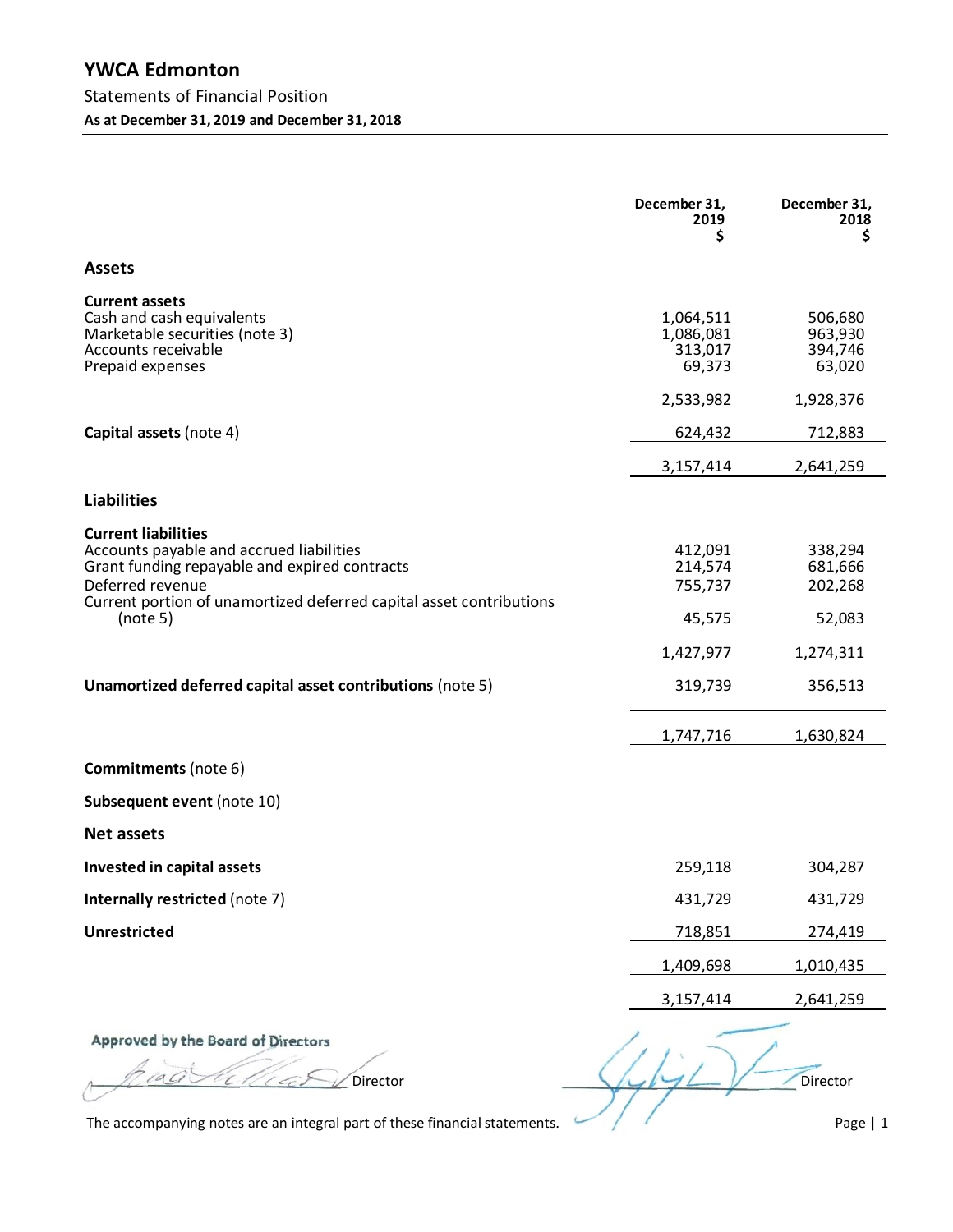# **YWCA Edmonton**

## Statements of Changes in Net Assets

**For the years ended December 31, 2019 and December 31, 2018** 

|                                                 | Invested in<br>capital<br>assets | Internally<br>restricted | <b>Unrestricted</b> | <b>Total</b><br>2019 | <b>Total</b><br>2018 |
|-------------------------------------------------|----------------------------------|--------------------------|---------------------|----------------------|----------------------|
| Balance – Beginning of year                     | 304,287                          | 431.729                  | 274.419             | 1,010,435            | 1,294,514            |
| Excess (deficiency) of revenue<br>over expenses | (75, 945)                        | -                        | 475,208             | 399,263              | (284, 079)           |
| Investment in capital assets                    | 30,776                           | $\overline{\phantom{a}}$ | (30, 776)           |                      |                      |
| Balance – End of year                           | 259,118                          | 431,729                  | 718,851             | 1,409,698            | 1,010,435            |

### **Invested in capital assets**

|                                                                                 | 2019      | 2018       |
|---------------------------------------------------------------------------------|-----------|------------|
| Capital assets (note 4)                                                         | 624.432   | 712,883    |
| Current portion of unamortized deferred capital asset contributions<br>(note 5) | (45, 575) | (52,083)   |
| Unamortized deferred capital asset contributions (note 5)                       | (319,739) | (356, 513) |
|                                                                                 | 259,118   | 304,287    |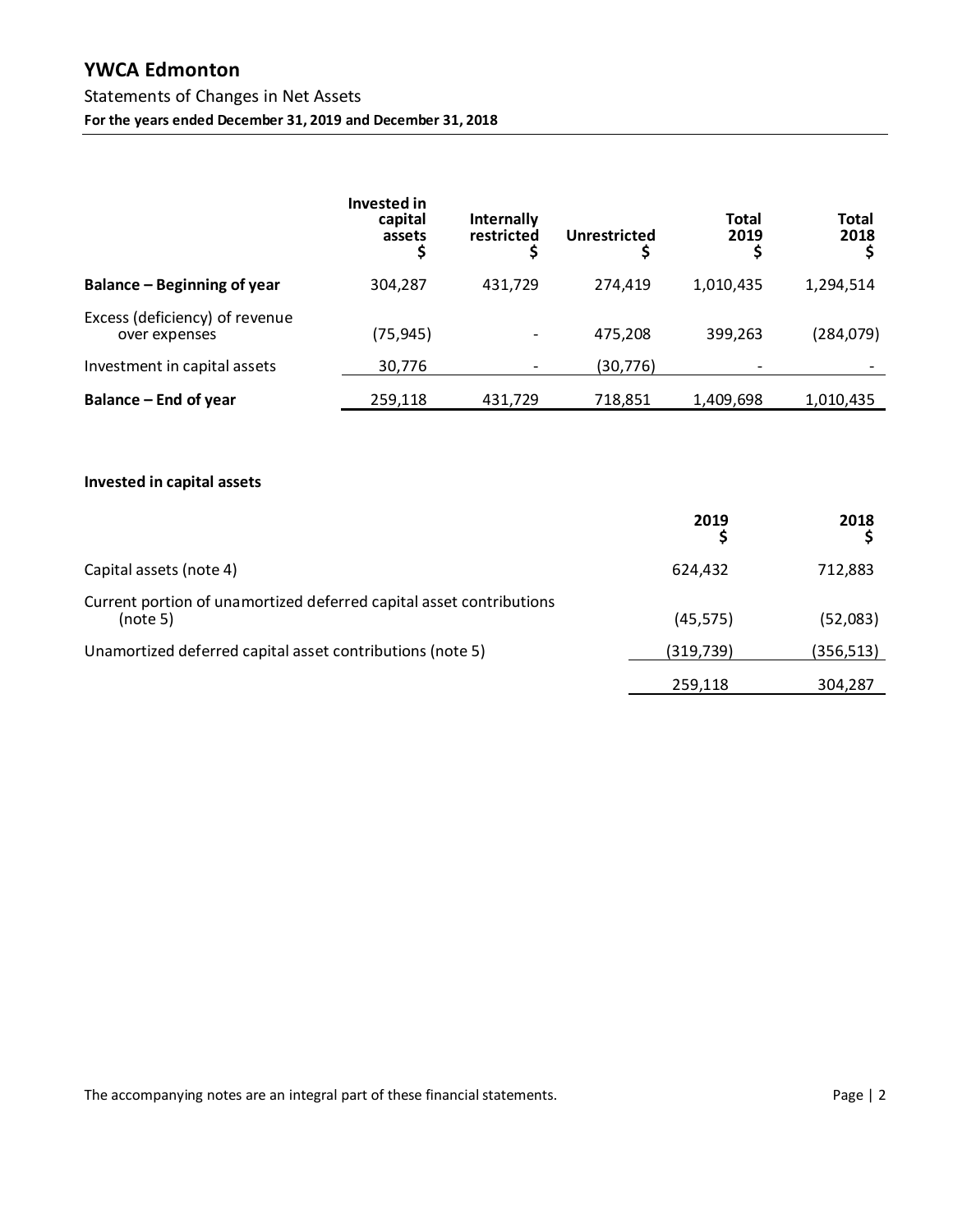## **YWCA Edmonton**  Statements of Operations **For the years ended December 31, 2019 and December 31, 2018**

|                                                                                                                                                                                                                                                                           | 2019<br>Ş                                                                                      | 2018<br>Ş                                                                  |
|---------------------------------------------------------------------------------------------------------------------------------------------------------------------------------------------------------------------------------------------------------------------------|------------------------------------------------------------------------------------------------|----------------------------------------------------------------------------|
| <b>Revenue</b><br>Fees for service (schedule 1)<br>Government contracts (schedule 2)<br>Counselling centre (schedule 3)<br>Other government and foundation grants<br>Expired contracts and grants<br>Donations and fundraising<br>Compass (schedule 5)<br>Casino<br>Other | 9,271,987<br>1,431,499<br>515,794<br>504,898<br>370,205<br>334,953<br>137,518<br>92,163<br>653 | 9,024,879<br>1,399,397<br>412,360<br>365,318<br>505,537<br>12,342<br>3,074 |
|                                                                                                                                                                                                                                                                           | 12,659,670                                                                                     | 11,722,907                                                                 |
| <b>Expenses</b><br><b>Purchased services</b><br>Salaries, wages and employee benefits<br>General and administrative expenses (schedule 4)<br>Counselling Centre (schedule 3)<br>Compass (schedule 5)<br><b>YWCA Canada affiliation fee</b>                                | 5,096,897<br>5,112,157<br>1,432,391<br>443,244<br>94,797<br>97,929                             | 5,015,503<br>4,894,102<br>1,437,799<br>411,770<br>97,398                   |
|                                                                                                                                                                                                                                                                           | 12,277,415                                                                                     | 11,856,572                                                                 |
| Excess (deficiency) of revenue over expenses before other<br>income (expenses)                                                                                                                                                                                            | 382,255                                                                                        | (133, 665)                                                                 |
| Other income (expenses)<br>Investment income<br>Amortization of capital assets                                                                                                                                                                                            | 146,014<br>(129,006)<br>17,008                                                                 | (14, 607)<br>(135, 807)<br>(150,414)                                       |
| Net excess (deficiency) of revenue over expenses for the year                                                                                                                                                                                                             | 399,263                                                                                        | (284,079)                                                                  |

The accompanying notes are an integral part of these financial statements. The accompanying notes are an integral part of these financial statements.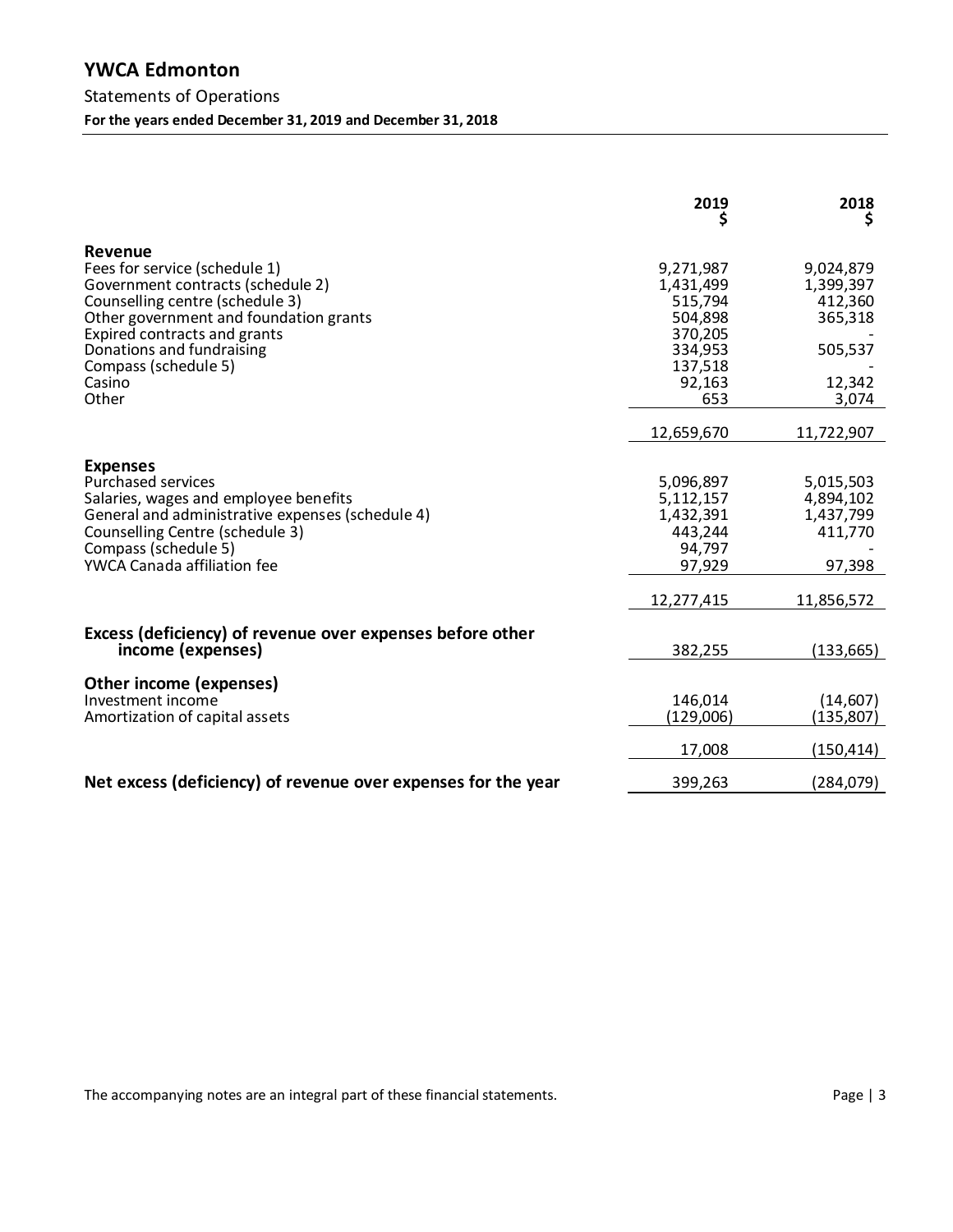|                                                                                                                                                                                                                                                                                                                                                                       | 2019                                                    | 2018<br>Ş                                                 |
|-----------------------------------------------------------------------------------------------------------------------------------------------------------------------------------------------------------------------------------------------------------------------------------------------------------------------------------------------------------------------|---------------------------------------------------------|-----------------------------------------------------------|
| Cash and cash equivalents provided by (used in)                                                                                                                                                                                                                                                                                                                       |                                                         |                                                           |
| <b>Operating activities</b><br>Net excess (deficiency) of revenue over expenses for the year<br>Items not affecting cash<br>Amortization of capital assets<br>Unamortized deferred capital asset contributions recognized as<br>revenue<br>Investment income reinvested in marketable securities<br>Decrease (increase) in fair-market value of marketable securities | 399,263<br>129,006<br>(53,062)<br>(41, 669)<br>(80,482) | (284, 079)<br>135,807<br>(58, 312)<br>(35, 675)<br>39,101 |
| Net change in non-cash working capital items                                                                                                                                                                                                                                                                                                                          | 353,056<br>235,551                                      | (203, 158)<br>(2,053)                                     |
|                                                                                                                                                                                                                                                                                                                                                                       | 588,607                                                 | (205,211)                                                 |
| <b>Investing activities</b><br>Purchase of capital assets                                                                                                                                                                                                                                                                                                             | (40,556)                                                | (59, 978)                                                 |
| <b>Financing activities</b><br>Capital asset grants received (note 5)                                                                                                                                                                                                                                                                                                 | 9,780                                                   | 28,074                                                    |
| Increase (decrease) in cash                                                                                                                                                                                                                                                                                                                                           | 557,831                                                 | (237, 115)                                                |
| Cash and cash equivalents - Beginning of year                                                                                                                                                                                                                                                                                                                         | 506,680                                                 | 743,795                                                   |
| Cash and cash equivalents - End of year                                                                                                                                                                                                                                                                                                                               | 1,064,511                                               | 506,680                                                   |

The accompanying notes are an integral part of these financial statements. The accompanying notes are an integral part of these financial statements.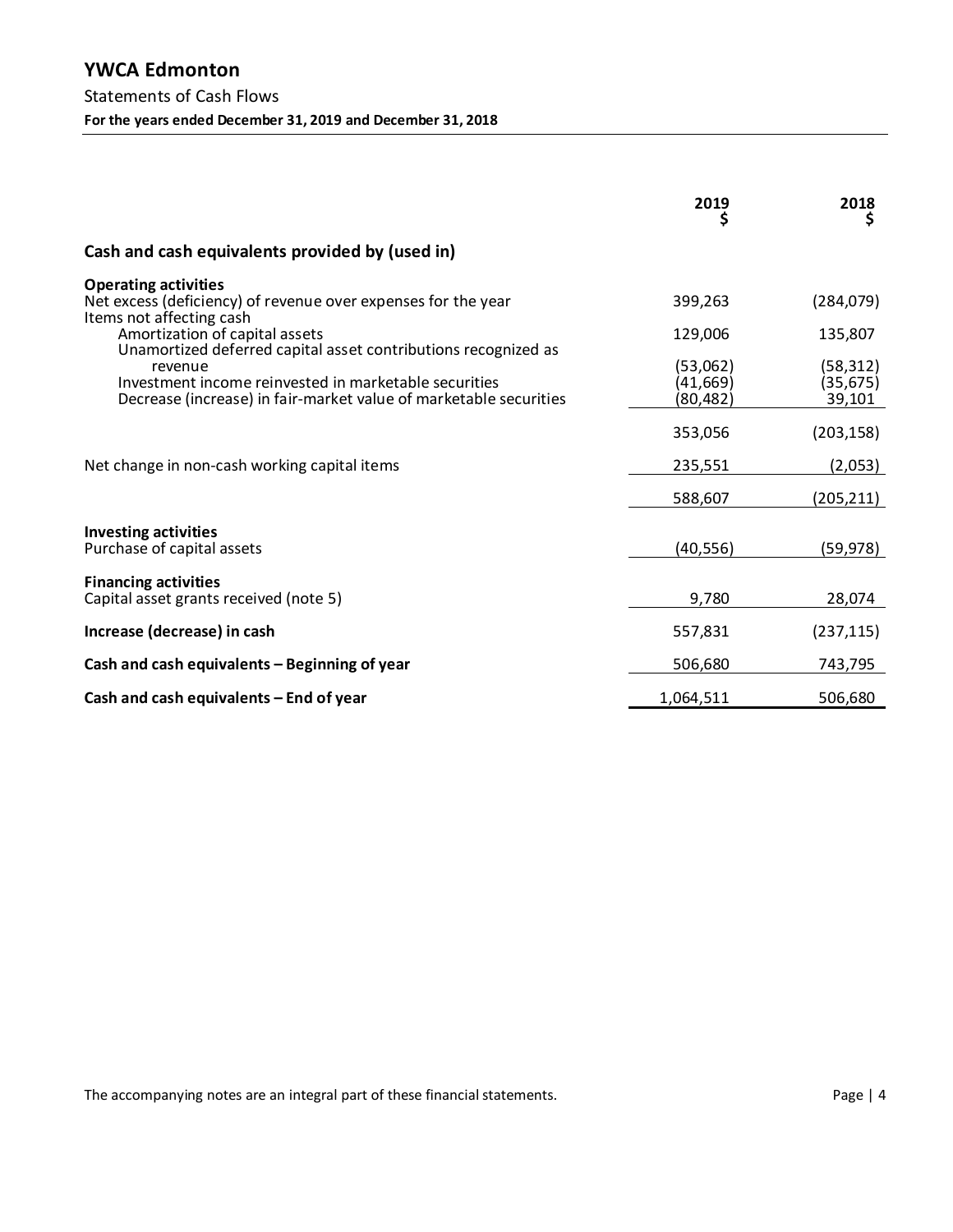#### **1 Purpose of the organization**

The YWCA Edmonton (the "Association") is a charitable, humanitarian association. The association exists:

- a) to provide, fund, facilitate and promote gender equality, mental and physical health, personal safety, community and social service programs and facilities which are beneficial to community as a whole, with particular emphasis on women, girls and boys;
- b) to work as an organization for social justice; and
- c) to do all such other things as are incidental and ancillary to the attainment of the purposes and the exercise of the powers of the Association.

The Association was incorporated in 1910 under the Act of the Alberta Legislature as a not-for-profit organization and is a registered charity under the Income Tax Act and as such is exempt from income taxes.

#### **2 Significant accounting policies**

The financial statements have been prepared in accordance with Canadian accounting standards for not-for-profit organizations as issued by the Accounting Standards Board in Canada and include the following significant accounting policies:

a) Revenue recognition

The Association follows the deferral method of accounting for contributions.

Restricted contributions are recognized as revenue in the year in which the related expenses are incurred. Unexpended grant funding relating to expired contracts is recognized as revenue when the Association's obligation is discharged by the funder. Contributions restricted for the purchase of capital assets are deferred and recognized as the related asset is amortized. Unrestricted contributions are recognized as revenue when received or receivable, if the amount to be received can be reasonably estimated and collection is reasonably assured.

Fees for service revenue are recognized when the services are performed.

Interest and dividends earned on marketable securities are recorded using the accrual method.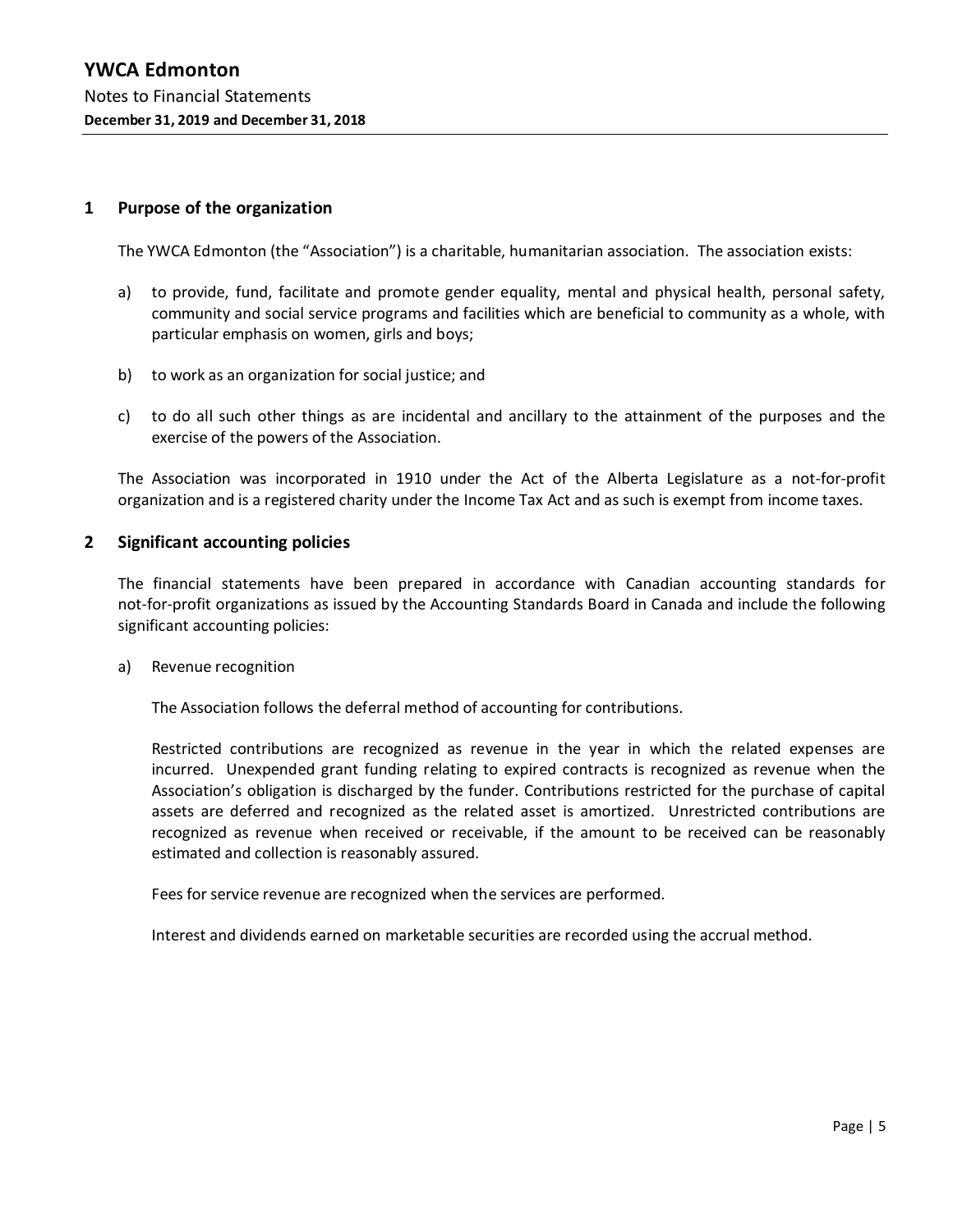#### b) Cash and cash equivalents

Cash and cash equivalents include balances with banks and short-term investments with maturities of three months or less. Cash subject to restrictions that prevent its use for current purposes is included in restricted cash.

#### c) Marketable securities

The Association has investments in guaranteed investment certificates, mutual funds, equities and fixed income securities. These investments are all highly liquid and are collectively entitled marketable securities. Marketable securities are recorded at fair value based on prices quoted in an active market.

#### d) Capital assets

Capital assets are recorded at cost.

Amortization is provided on a straight-line basis over the following useful lives:

| <b>Buildings</b>        | 25 years      |
|-------------------------|---------------|
| Leasehold improvements  | Term of lease |
| Furniture and equipment | 10 years      |
| Computer equipment      | 5 years       |
| Motor vehicles          | 5 years       |

#### e) Capital asset contributions

Grants and donations received for the purchase of capital assets are recorded as deferred capital asset contributions before the related capital asset has been purchased. Once the related capital asset has been purchased the contributions are recorded as unamortized deferred capital asset contributions. The amortization of capital asset contributions is recorded as revenue in the statement of operations and is amortized over the estimated useful life of the related capital asset.

f) Long-lived assets

Long-lived assets consist of capital assets. Long-lived assets held for use are measured and amortized as described in the applicable accounting policies.

The Association writes down long-lived assets held for use when conditions indicate that the asset no longer contributes to the Association's ability to provide goods and services or future economic benefits of the asset are less than its net carrying amount. When the Association determines that a long-lived asset is impaired, its carrying amount is written down to the asset's fair value.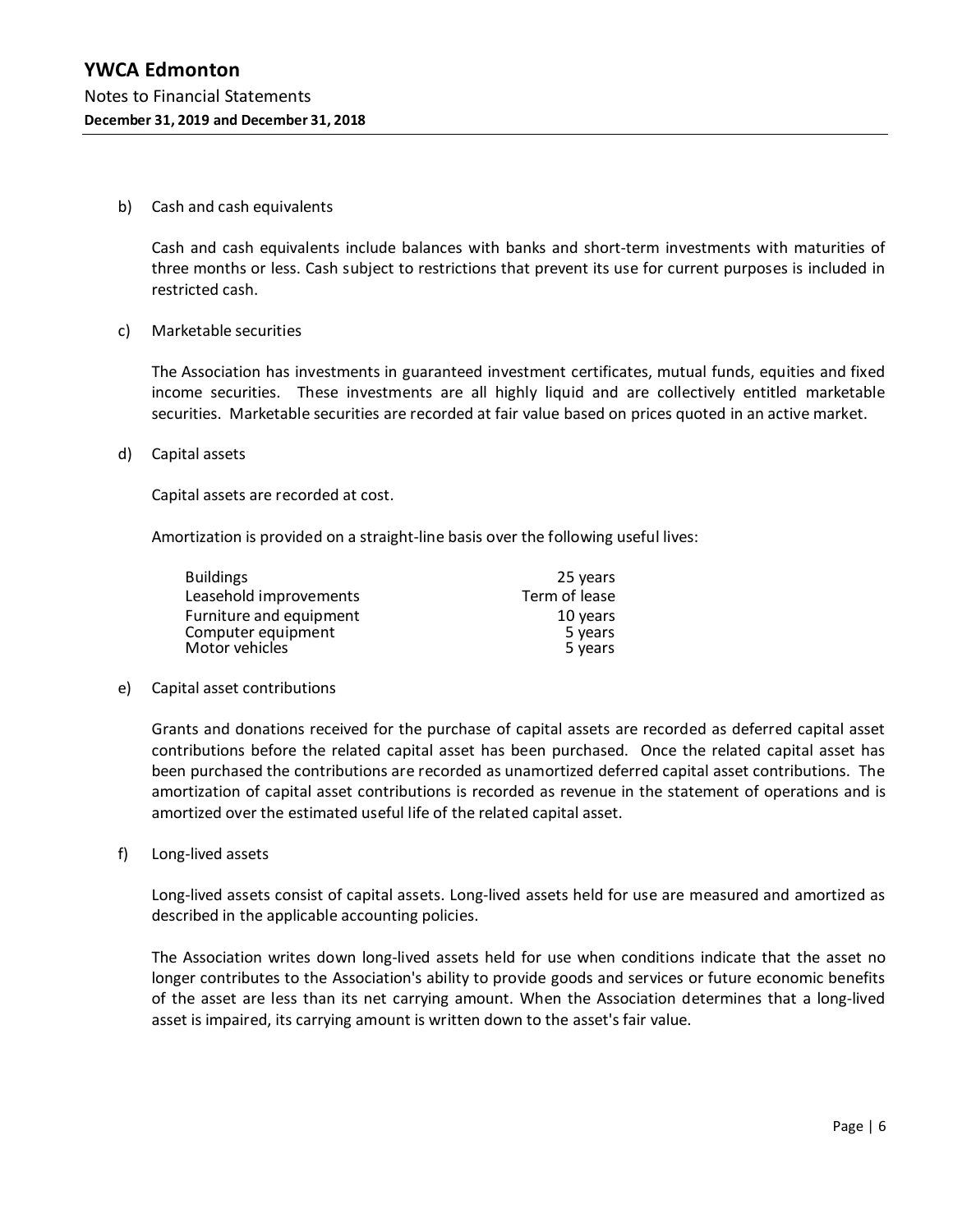#### g) Donated goods and services

Donated goods and services are recorded at estimated fair value when it can reasonably be determined and the goods and services would otherwise have been purchased. No donated amounts have been recognized in these financial statements.

Volunteers contributed numerous hours in carrying out the activities of the Association. Because of the difficulty in determining their fair value, volunteer services have not been recognized in the financial statements.

#### h) Measurement uncertainty

The preparation of financial statements in conformity with Canadian accounting standards for not-for-profit organizations requires management to make estimates and assumptions that affect the reported amounts of assets and liabilities and disclosure of contingent assets and liabilities at the date of the financial statements, and the reported amounts of revenues and expenses during the reporting period.

Accounts receivable are stated after evaluation as to their collectability and an appropriate allowance for doubtful accounts is provided where considered necessary. Amortization of capital assets and deferred capital asset contributions is based on the estimated useful lives of capital assets.

These estimates and assumptions are reviewed periodically and, as adjustments become necessary they are reported in excess (deficiency) of revenue over expenses in the periods in which they become known.

h) Financial instruments

All financial instruments are initially recorded at their fair value, excluding certain financial assets and liabilities originated and issued in a related party transaction measured at their carrying or exchange amount in accordance with Section 3840 Related Party Transactions. At initial recognition, the Association may irrevocably elect to subsequently measure any financial instrument at fair value. The Association has not made such an election during the year.

The Association subsequently measures investments in equity instruments quoted in an active market at fair value. All other financial assets and liabilities are subsequently measured at amortized cost.

Transaction costs and financing fees directly attributable to financial instruments subsequently measured at fair value are immediately recognized in net excess (deficiency) of revenues over expenses for the current period. Transaction costs and financing fees are added to the carrying amount for those financial instruments subsequently measured at cost or amortized cost.

The Association assesses impairment of all of its financial assets measured at cost or amortized cost when there is an indication of impairment. Any impairment which is not considered temporary is included in current year net excess (deficiency) of revenues over expenses.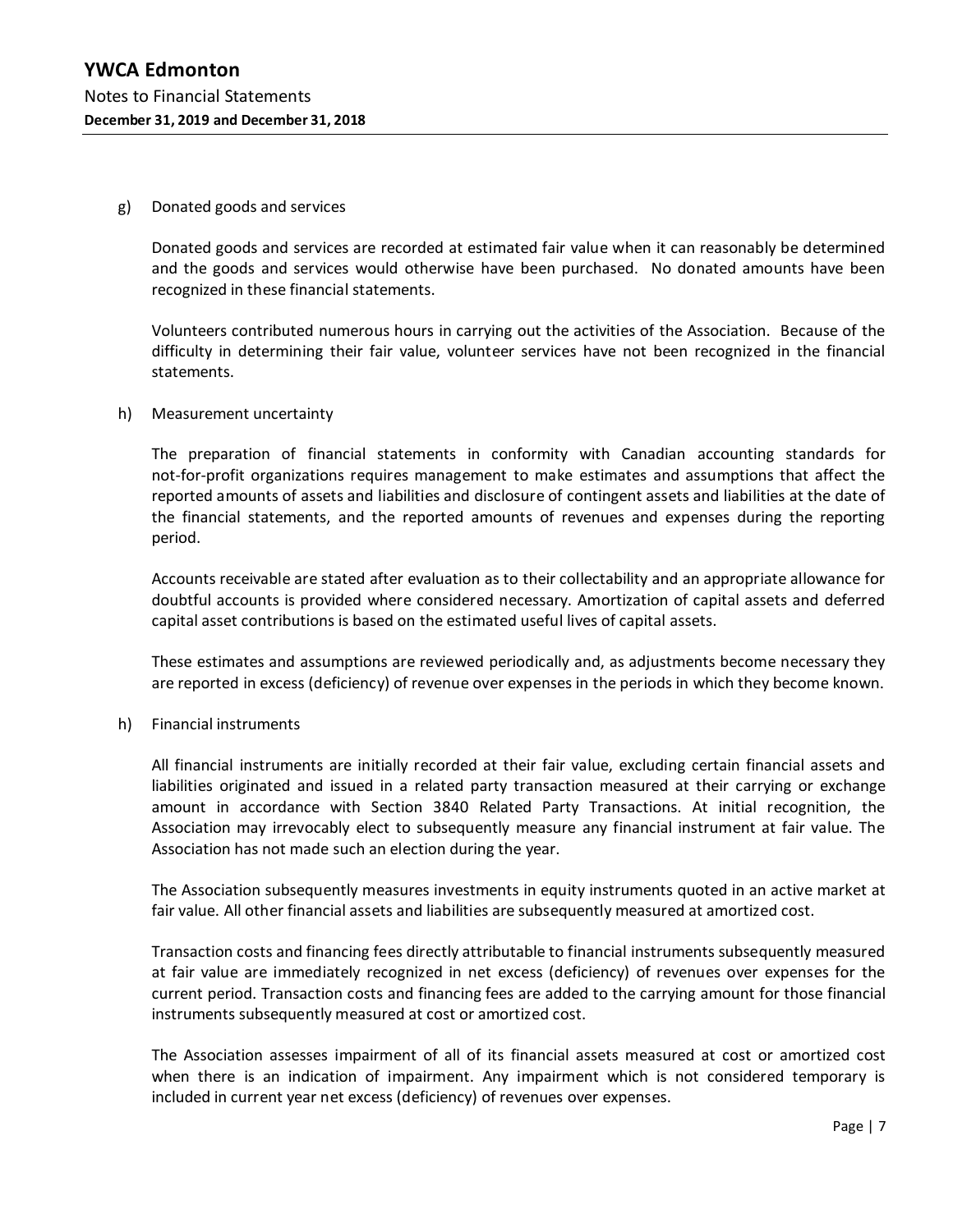#### **3 Marketable securities**

|                                                                                                    | 2019                         | 2018                         |
|----------------------------------------------------------------------------------------------------|------------------------------|------------------------------|
| Guaranteed investment certificates<br>Canadian short term and fixed income<br>Investment portfolio | 51,960<br>532,424<br>501,697 | 51,380<br>476,035<br>436,515 |
|                                                                                                    | 1,086,081                    | 963,930                      |

A guaranteed investment certificate of \$48,670 (2018 - \$48,670) has been pledged as collateral for an irrevocable standby letter of credit relating to the renewal of the lease of the property occupied by the Association's Camp Yowochas.

#### **4 Capital assets**

|                         |           |                             | 2019       |
|-------------------------|-----------|-----------------------------|------------|
|                         | Cost      | Accumulated<br>amortization | <b>Net</b> |
| Land                    | 53,967    |                             | 53,967     |
| <b>Buildings</b>        | 1,988,824 | 1,588,450                   | 400,374    |
| Leasehold Improvements  | 20,666    | 8,266                       | 12,400     |
| Furniture and equipment | 598,413   | 492,569                     | 105,844    |
| Computer equipment      | 269,994   | 228,547                     | 41,447     |
| Motor vehicles          | 74,520    | 64,120                      | 10,400     |
|                         | 3,006,384 | 2,381,952                   | 624,432    |

|                                                                                                                       |                                                               |                                                    | 2018                                             |
|-----------------------------------------------------------------------------------------------------------------------|---------------------------------------------------------------|----------------------------------------------------|--------------------------------------------------|
|                                                                                                                       | Cost                                                          | Accumulated<br>amortization                        | <b>Net</b><br>\$                                 |
| Land<br><b>Buildings</b><br>Leasehold Improvements<br>Furniture and equipment<br>Computer equipment<br>Motor vehicles | 53,967<br>1,988,824<br>20,666<br>582,668<br>258,184<br>61,520 | 1,508,897<br>4,133<br>468,962<br>209,434<br>61,520 | 53,967<br>479,927<br>16,533<br>113,706<br>48,750 |
|                                                                                                                       | 2,965,829                                                     | 2,252,946                                          | 712,883                                          |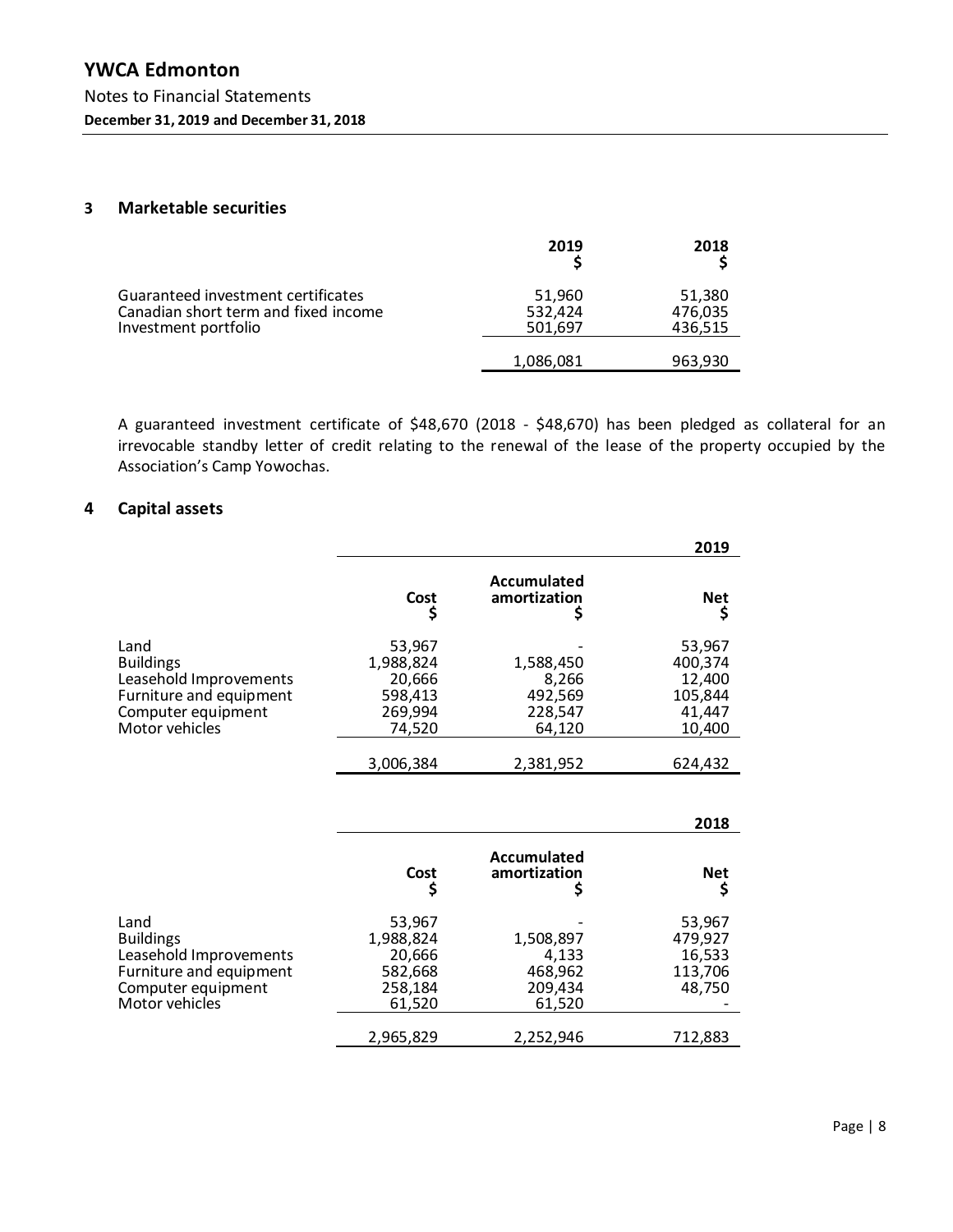### **5 Unamortized deferred capital asset contributions**

|                                           | 2019      | 2018     |
|-------------------------------------------|-----------|----------|
| Balance – Beginning of year               | 408,596   | 438,834  |
| Add: Contributions received               | 9,780     | 28,074   |
| Less: Contributions recognized as revenue | (53,062)  | (58,312) |
| Balance – End of year                     | 365,314   | 408,596  |
| Less: Current portion                     | (45, 575) | (52,083) |
|                                           | 319,739   | 356,513  |

#### **6 Lease commitments**

The future minimum lease payments under operating leases for the next five years are as follows:

| 2020 | 316,854   |
|------|-----------|
| 2021 | 317,512   |
| 2022 | 316,117   |
| 2023 | 130,778   |
| 2024 |           |
|      | 1,081,261 |

### **7 Internally restricted**

The internally restricted fund was created by the Board to provide for new program development, capital projects and emergency expenses of the Association.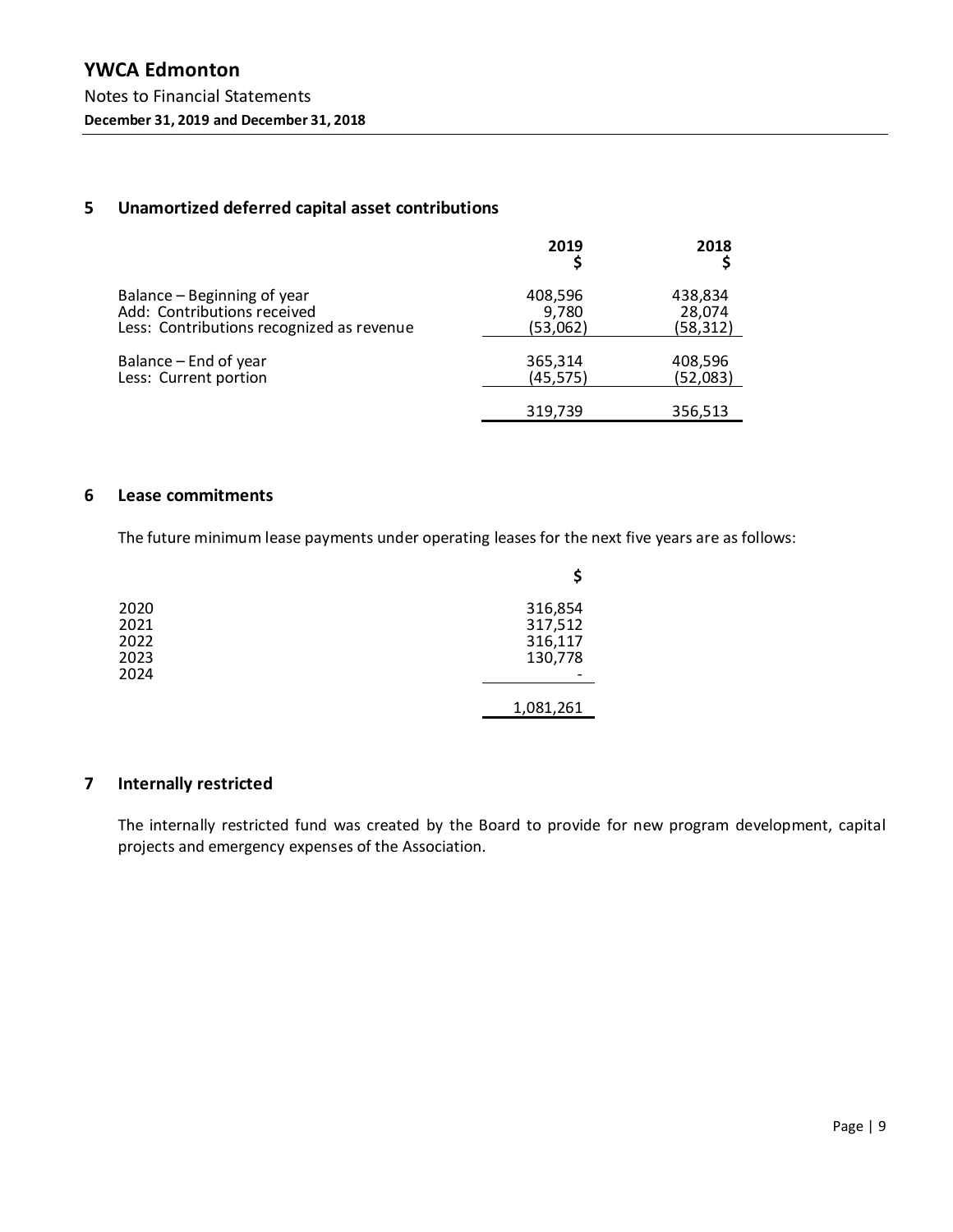#### **8 Financial instruments disclosure and presentation**

The Association as part of its operations carries a number of financial instruments. It is management's opinion that the Association is not exposed to significant interest, currency, credit, liquidity or other price risks arising from these financial instruments unless otherwise disclosed.

a) Credit risk

The Association is exposed to credit risk through its cash and cash equivalents, marketable securities and accounts receivable. The maximum amount of credit risk exposure is limited to the carrying value of the balances as disclosed in these financial statements.

The Association manages its exposure to credit risk on cash and marketable securities by placing these financial instruments with high-credit quality financial institutions. The investments in interest bearing securities (note 3) are managed on the Association's behalf by an external investment manager. The Board of Directors with the assistance of the investment manager has established guidelines for the asset mix in accordance with the Association's investment policy.

The credit risk exposure through accounts receivable is minimized due to the majority of the receivables being due from government agencies. There has been no allowance recorded for doubtful accounts.

b) Liquidity risk

The Association is able to meet all financial liabilities with the current capital position and has no outstanding loans.

c) Market risk

The Association is exposed to market risk through its marketable securities. The risk is minimized by the conservative composition of investments which is governed by the Association's investment policy.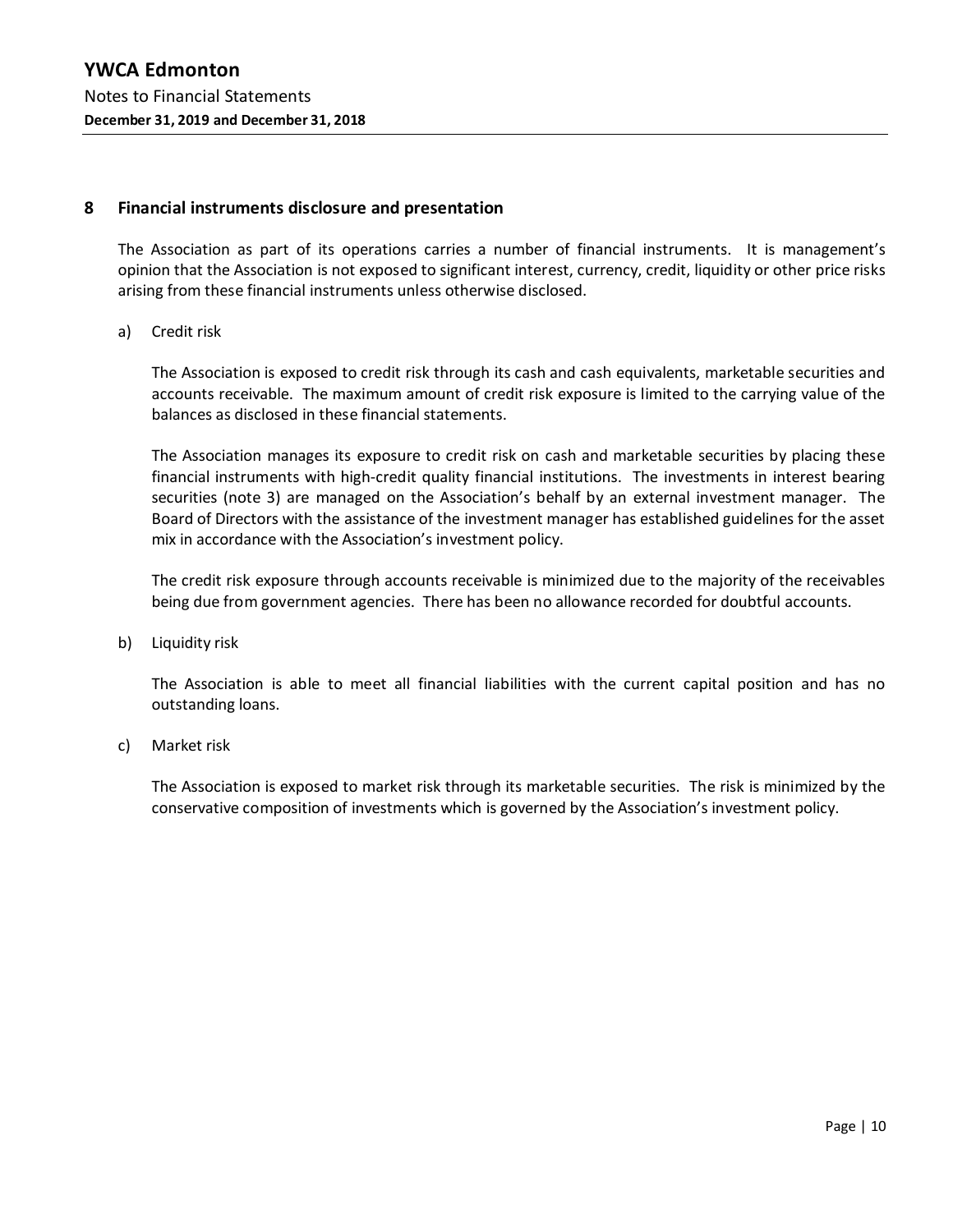#### **9 Allocations**

Allocated revenues are presented in the schedules to the financial statements to provide information on the indirect revenues associated with those programs. Grants and donations received through fundraising that have been designated directly to a specific program are allocated to that program. Fundraising, net of expenses, that have been received through specific appeals are allocated to the program or programs outlined in the appeals.

Allocated costs are presented in the schedules to the financial statements to provide information on the indirect costs associated with those programs.

a) Direct program expenses

Expenses that contribute directly to the output of one program are applied directly to that program. If the expense contributes directly to the output of more than one program, than the expense is attributed to each program based on the comparative use of the expense or based on time spent on each program if the shared expense is wages.

b) Program administration

Program administration costs are allocated to programs based on the ratio of full-time equivalent (FTE) of salaried employees in a program compared to the total Association's FTEs.

c) Occupancy

Occupancy costs of the Association's premises are allocated to programs based on the square footage utilized by the program.

#### **10 Subsequent event**

Subsequent to year-end, there was a global outbreak of COVID-19 (coronavirus), which has had a significant impact on businesses and other organizations through the restrictions put in place by the Canadian, provincial and municipal governments regarding travel, business operations and isolation/quarantine orders. At this time, it is unknown the extent of the impact the COVID-19 outbreak may have on the Association as this will depend on future developments that are highly uncertain and that cannot be predicted with confidence. These uncertainties arise from the inability to predict the ultimate geographic spread of the disease, and the duration of the outbreak, including the duration of travel restrictions, business closures or disruptions, and quarantine/isolation measures that are currently, or may be put, in place by Canada and other countries to fight the virus.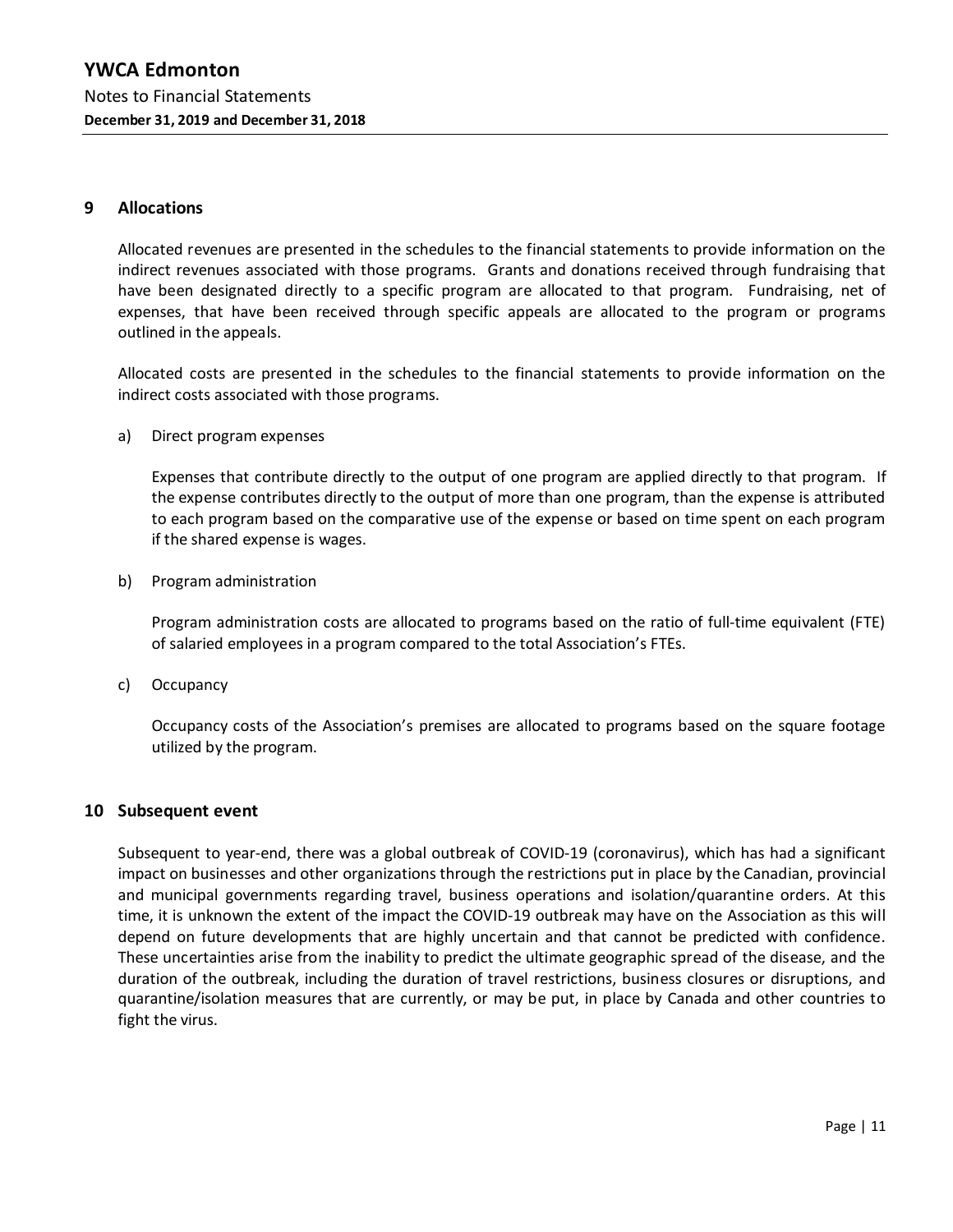|                                                                                                                        | 2019                                                  | 2018                                                  |
|------------------------------------------------------------------------------------------------------------------------|-------------------------------------------------------|-------------------------------------------------------|
| <b>Adult Services</b><br><b>Extended Host Family</b><br>Camp Yowochas<br><b>Northern Services</b><br>Youth Programming | 6,390,192<br>1,514,859<br>947,178<br>417,053<br>2,705 | 6,065,287<br>1,447,195<br>924,159<br>586,853<br>1,385 |
|                                                                                                                        | 9,271,987                                             | 9,024,879                                             |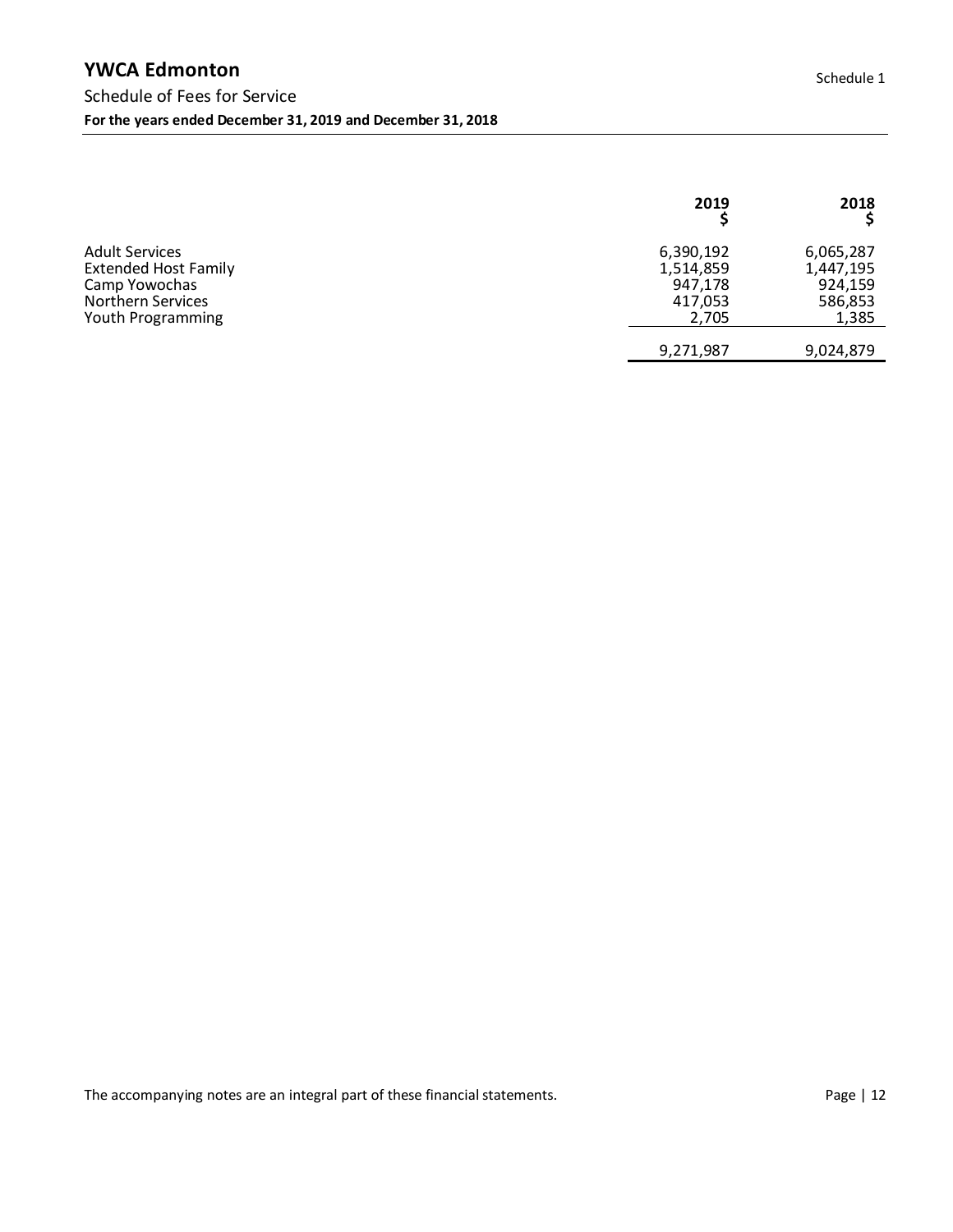|                                                                                                                                                                                       | 2019      | 2018      |
|---------------------------------------------------------------------------------------------------------------------------------------------------------------------------------------|-----------|-----------|
| <b>Government contracts</b><br>Adult Services - Persons with Developmental Disabilities<br>Family Consultation and Training Network – Region 6 Child and Family<br>Services Authority | 1,241,412 | 1,193,079 |
|                                                                                                                                                                                       | 190.087   | 206,318   |
|                                                                                                                                                                                       | 1,431,499 | 1,399,397 |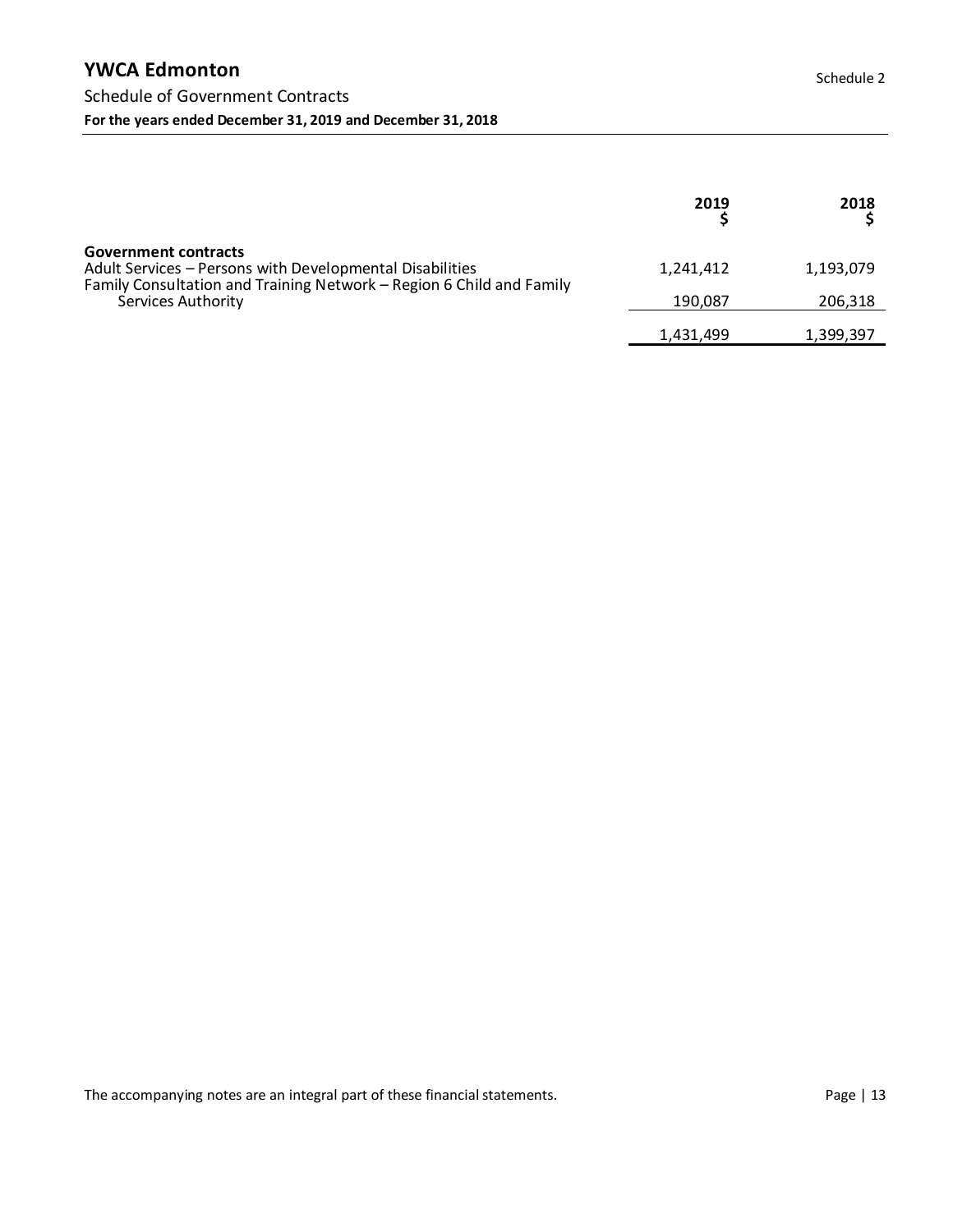|                                                                                                                                                                                                                                                                                                                                                                                | 2019                                                                                                     | 2018                                                                                                 |
|--------------------------------------------------------------------------------------------------------------------------------------------------------------------------------------------------------------------------------------------------------------------------------------------------------------------------------------------------------------------------------|----------------------------------------------------------------------------------------------------------|------------------------------------------------------------------------------------------------------|
| <b>Revenue</b><br>United Way<br>City of Edmonton F.C.S.S. grant (Counselling)<br>City of Edmonton F.C.S.S. grant (SHCS)<br>Fees for services<br><b>Other Revenue</b>                                                                                                                                                                                                           | 219,216<br>170,312<br>43,500<br>79,664<br>3,102                                                          | 219,225<br>120,314<br>71,787<br>1,034                                                                |
|                                                                                                                                                                                                                                                                                                                                                                                | 515,794                                                                                                  | 412,360                                                                                              |
| <b>Expenses</b><br>Salaries, wages and employee benefits<br>Training and development<br>Contract service<br>Professional development<br>Program and office supplies<br>Professional dues<br>Professional fees<br>Volunteer recognition and expenses<br>Automobile<br>Advertising and promotion<br>Membership dues<br>Telephone and postage<br>Bank charges<br>Computer charges | 409,268<br>9,846<br>6,834<br>5,563<br>5,277<br>3,171<br>1,300<br>1,072<br>345<br>244<br>200<br>114<br>10 | 389,584<br>2,571<br>682<br>4,729<br>7,279<br>3,876<br>1,300<br>1,255<br>99<br>220<br>110<br>34<br>31 |
|                                                                                                                                                                                                                                                                                                                                                                                | 443,244                                                                                                  | 411,770                                                                                              |
| Operating revenue in excess of expenses before allocated costs                                                                                                                                                                                                                                                                                                                 | 72,550                                                                                                   | 590                                                                                                  |
| <b>Allocations</b> (note 9)<br>Fundraising<br>Designated grants, donations<br>Program administration<br>Occupancy                                                                                                                                                                                                                                                              | 201,248<br>(126, 300)<br>(147,498)<br>(72, 550)                                                          | 165,550<br>127,460<br>(114, 700)<br>(178,900)<br>(590)                                               |
| Net of revenue over expenses                                                                                                                                                                                                                                                                                                                                                   |                                                                                                          |                                                                                                      |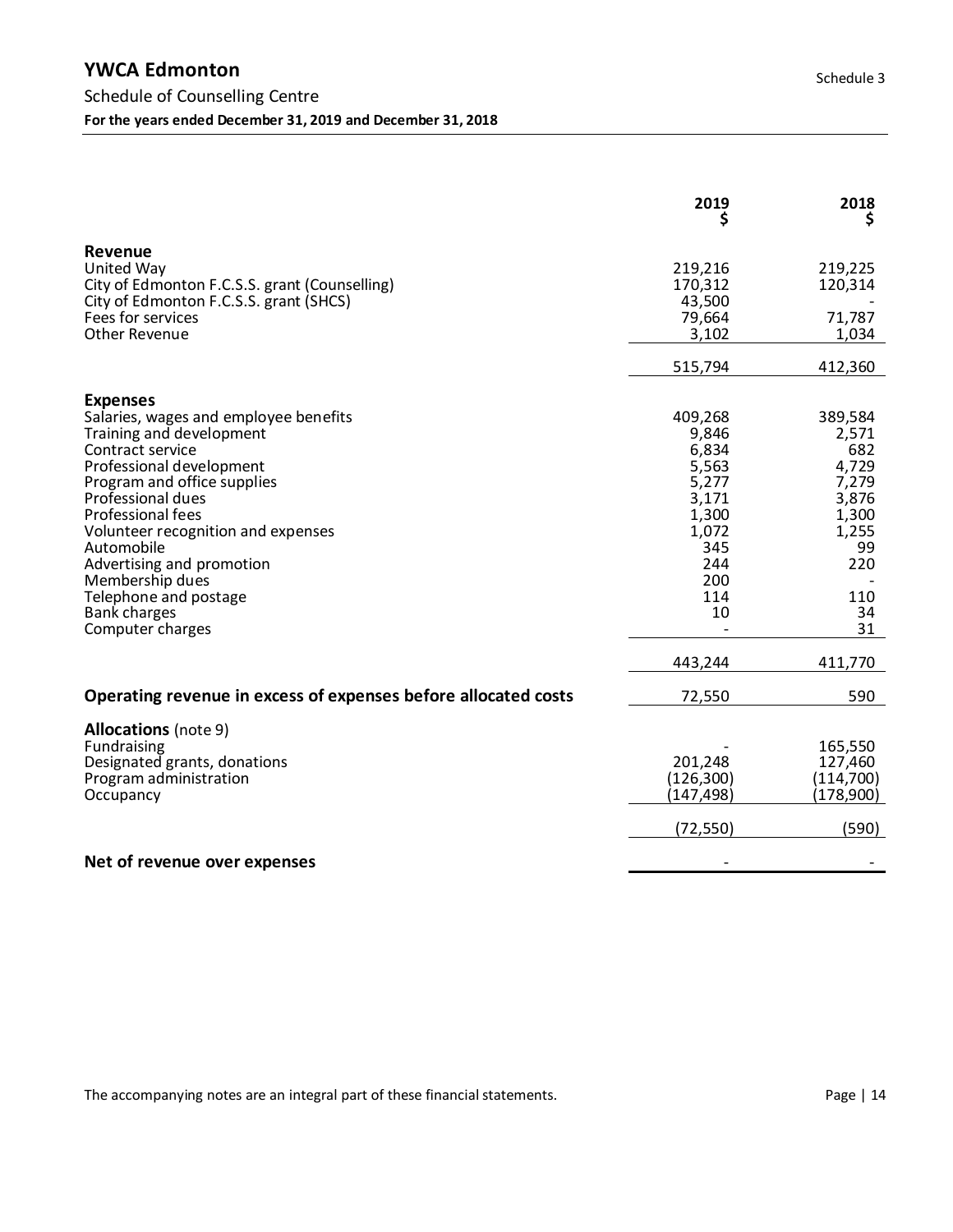# **YWCA Edmonton**

|                                | 2019<br>\$ | 2018<br>\$ |
|--------------------------------|------------|------------|
| Utilities and rent             | 316,782    | 312,134    |
| Fundraising wages and benefits | 251,617    | 361,600    |
| Program supplies               | 220,949    | 204,956    |
| Education and recruitment      | 102,863    | 58,954     |
| Office supplies                | 97,250     | 71,410     |
| <b>Fundraising expenses</b>    | 82,079     | 93,366     |
| Transportation                 | 79,689     | 72,897     |
| Insurance, taxes and licenses  | 76,560     | 69,145     |
| Advertising and promotion      | 48,496     | 51,715     |
| Repairs and maintenance        | 47,140     | 43,783     |
| Professional fees              | 35,307     | 30,090     |
| <b>Bank charges</b>            | 27,927     | 27,002     |
| Telephone                      | 26,595     | 25,540     |
| Miscellaneous                  | 13,490     | 14,846     |
| <b>Bad debts</b>               | 5,647      | 361        |
|                                | 1,432,391  | 1,437,799  |